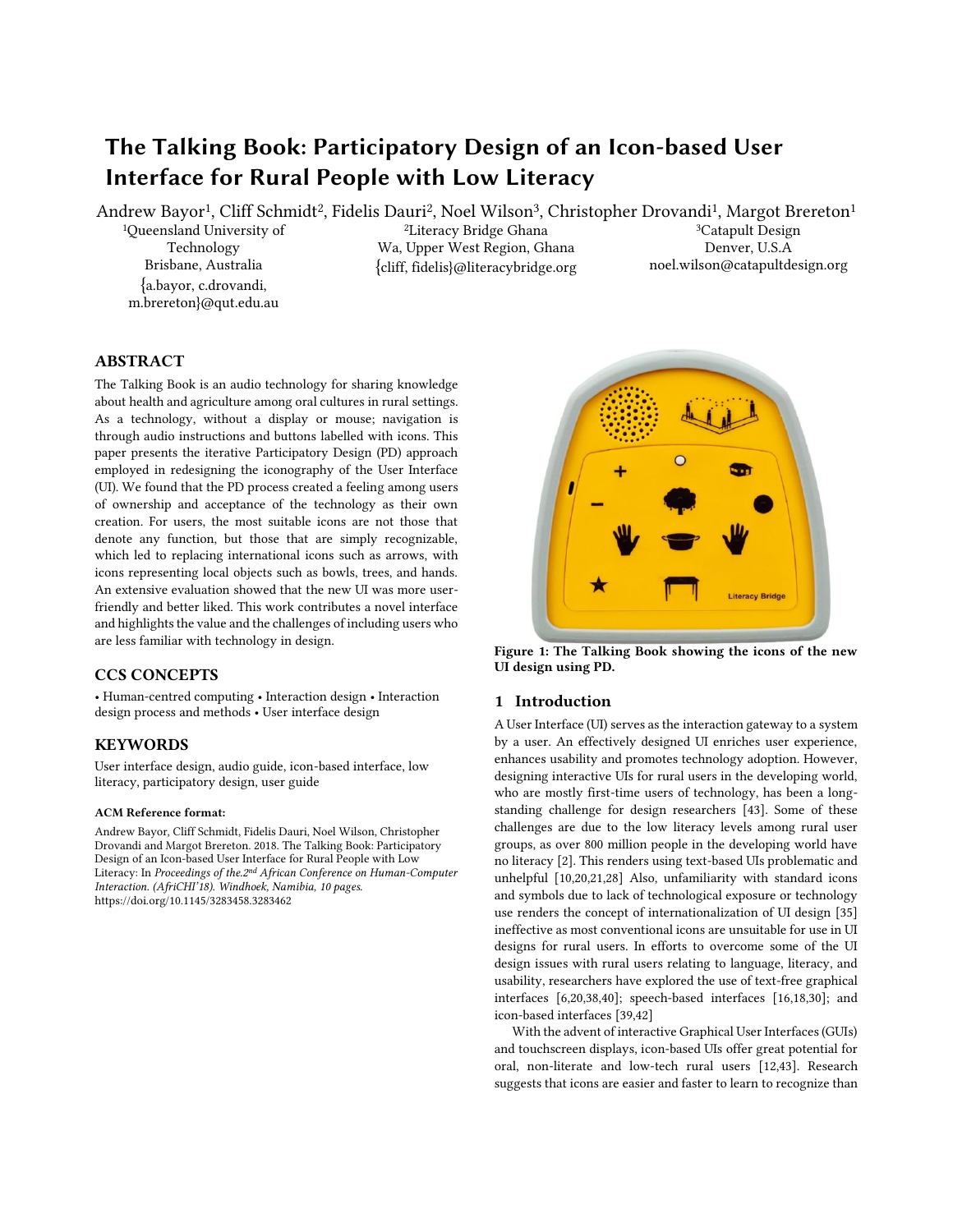text [4,15,34,44], and reduce both UI and application design complexity [5]. However, icon-based UIs also have application in technologies with no GUI or display. In oral cultures, icons can support user navigation of audio guides by labelling which button to press for a desired action. For such UI designs, the challenge of choosing appropriate and representative icons across socially and culturally diverse rural user groups becomes apparent. In addition, the choice of UI icons must be unambiguous to ensure that they do not create confusion and consequently hamper usability and adoption. Moreover, the audio guides for users must be explicit and address slight differences in language, words, and accent issues common with most multi-cultural rural populations.

In this paper, we discuss the redesign of the user interface for the Talking Book (Figure 1), an oral language technology for sharing knowledge about health and agriculture. Usability challenges with the original UI of the Talking Book (Figure 2) necessitated a redesign of the icon-based UI to improve its usability (Figure 1). The original icons for the Talking Book were not always well understood by users because they were not culturally relevant and therefore not possible to translate into local dialects. We then describe the participatory design approach we employed in redesigning and evaluating the iconography of the new UI. Finally, we reflect on the value and challenges of PD in designing interactive systems for use by non-literate and low literacy users.

## 2 Related Work

UI design for rural users in the developing world has been researched in domains such as job searching [20], access to health information [22,38], Automated Teller Machines (ATMs) [13,42], and rural microfinance and mobile money platforms [10,28]. Low literacy and illiteracy have been identified as key UI design challenges, as text reliant interfaces are unsuitable for such user groups. In efforts to overcome these challenges, researchers have adopted text-free UIs [6,20,38,40] and speech-based UIs [31–33] for non-literate and semi-literate rural users with varying degrees of success.

Although challenges with literacy can be mitigated by using text-free and/or speech-based UIs, other challenges such as selecting suitable buttons, icons and menus, and various speech detection complexities became apparent [12]. Given the numerous dialectical languages and accents that exist in most rural populations [32], it is technically challenging, costly and complex to develop error-tolerant Automatic Speech Recognizers (ASR) for use in speech-based UIs [25]. Thus, with the advent of interactive GUIs and technologies such as touch screens, UI designs have explored icon-based interfaces with low literacy and non-literate rural users (e.g. with interactive systems such as ATMs [42], iconic tangible interfaces [29], and with directory service systems [39]). Multi-modal user interface designs, combining two or more different interface types, have also been explored [1,6,27].

Socio-cultural issues and considerations in UI designs have also been investigated and discussed [8,14,26]. Culture may influence the acceptance, or otherwise, of an idea because it distinguishes one's mental programming. For example, using a cow as an icon that depicts a topic that relates to livestock

information would have different responses in some parts of India than it would in Ghana, as similarly observed by Medhi et al. [20]. Many technologies that have been well-adopted by rural users have resulted from carefully designed processes that recognise the users' cultural identity. Consequently, the interfaces appropriately influence their perceptions and are easy to use. A more detailed exploration of UI design with low literate and novice users in rural and developing regions has been discussed by Medhi [43]. However, whereas most of the UI designs make use of the GUI, there is a dearth of research exploring icon-based UI design on systems that do not have a GUI or a display.

## 3 Background

### 3.1 The Talking Book

In order to spread life-saving information in health and knowledge of best agricultural practices to hard-to-reach rural communities in the developing world, the Talking Book was designed (Figure 2) [36].

The Talking Book is a robust and re-programmable batterypowered interactive audio computer. It stores relevant audio message recordings from topic experts in health, agriculture, business (or any other topic) for users to retrieve, playback and listen to. Users navigate the device through its icon-based buttons, aided by audio guide prompts in their native dialect. The device has an inbuilt speaker for a larger audience. The Talking Book has no internet access, and audio content is refreshed monthly through field agents living in the communities in which the devices are deployed. Users are able to record feedback messages into the device, mostly asking clarifications and questions about the delivered content. Feedback from users is used by the program team to improve the content for the next update of messages on the Talking Book.

## 3.2 Original UI Design of the Talking Book



Figure 2: The initial version of the Talking Book used standard audio media icons found on tape recorders, some of which did not have names in local languages, making usability of the device challenging for users

The icon layout on the Talking Book's original UI (figure 2) included the "plus" and "minus" signs, "asterisk", "black circle", "hut/house", and up, down, left and right "navigation" buttons.

The "plus" and "minus" buttons are for volume control, used for increasing and decreasing the device's volume respectively. The "asterisk" button is used for recording audio content into the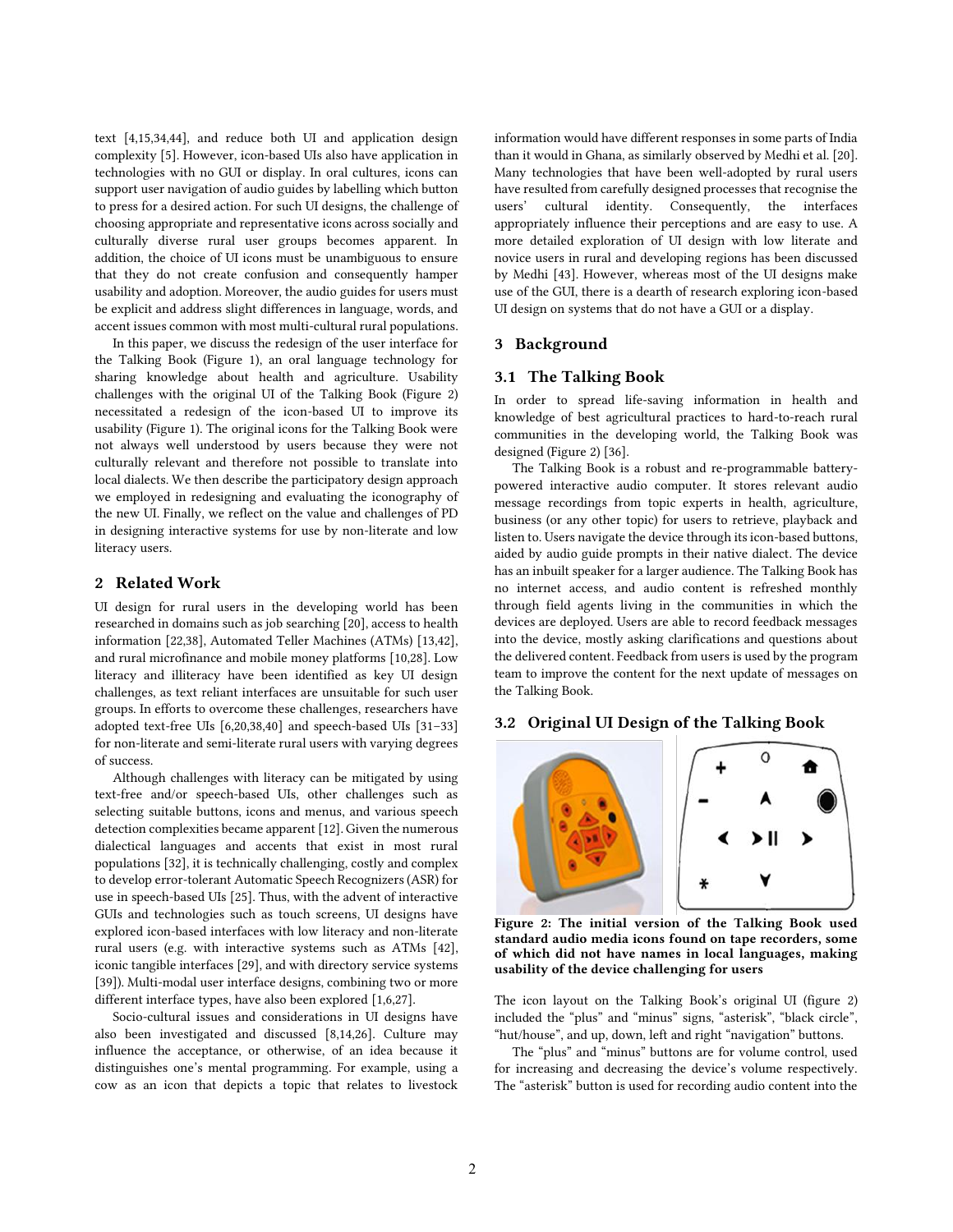device; the "black circle" embeds advanced options; the right and left "navigation" buttons were for switching between topics, while the up and down "navigation" buttons were used for switching between messages within a topic. The middle button activated pause or play, and the small "hut/house" was the home button. Most of these buttons also had embedded functions for advanced operations such as deleting a message or switching between audio guides in different local languages.

Some of the icon buttons such the pause or play button in the middle and the "navigation" buttons were inspired by the iconography of standard audio media icons found on cassette recorders and tape players, with which some rural users were familiar. Others such as the "hut/house" button and the "plus" and "minus" icons were imagined to be functionally easy to identify. There was no participatory end-user input into the original Talking Book UI design.

#### 3.3 Audio Guides with UI

The main challenge with the original UI of the Talking Book (figure 2) was principally users' difficulty in identifying the correct icon buttons on the UI using the audio guide prompts that described and referenced the icon buttons. Identifying icon buttons explicitly with the audio guides was challenging because, most of the UI icons had no exact names in the Dagaare language of the Dagaaba people in the Upper West Region of Ghana. Dagaare was the language in which the user audio guides were created. Therefore, the audio guide prompts that identified icon buttons to users were created based on their appearance and position on the UI. For example, instead of an audio guide saying "press the asterisk" to prompt a user to press the "asterisk" icon button, it rather said, "press the place that looks like a star" in the native language. This made it difficult for users to identify the icon button since the "asterisk" icon does not look like a star or resonate with the image of the star that most users were familiar with. Similar challenges were identified with the "navigation" icon buttons, "plus" and "minus" icon buttons, and the "black circle" icon buttons. The audio guides for the "navigation" buttons described the appearance of the group of arrows and uniquely identified each arrow by its position from the center button (up, down, left, right). For example, the audio guides identified the up "navigation" icon button as "the up icon of the four places that look like arrows".

For the "plus" button, audio guides identified it as "the icon that looks like a cross", a well-known look-alike object familiar with users. Unlike the "plus" icon, the "minus" icon button, has no wellknown look-alike object that its description could be strongly associated with. Therefore, we referred to its location on the UI in reference to the "plus" icon button, which had a close look-alike (a cross); thus identifying the "minus" icon button as "the icon to the left, and beneath the icon that looks like a cross. The "black circle", identified in the audio guides as "the large black circle" was mostly not recognized, as most users thought it resembled a blue moon instead. However, the "hut" or "house" icon button, which we identified as the "small house at the top right", did not pose any problems in terms of identification.

The lengthy positional and look-alike descriptions used to identify most of these icon buttons made the audio guides very long and confusing to most users, largely due to the reasons indicated in [11]. These iconography and usability challenges with the first UI of the Talking Book necessitated a redesign of UI icons to ensure they were easily identifiable and recognized by users with a short phrase in their local language. The icons were not intended to represent a topic, function or anything else. They were only designed to be something quickly identifiable by the audio guide, like a number in a phone Interactive Voice Response (IVR) system, but better for people without literacy or numeracy skills. Thus, our key objectives for the UI redesign were: 1) to develop and customize a new set of easily identifiable icons for the UI of the Talking Book; 2) create and customize an explicit set of audio labels for the new icon buttons, and; 3) address sociocultural, digital exposure, literacy and age-related usability issues that existed and negatively affected usability in the first UI of the Talking Book.

### 4 Participatory Design Approach

## 4.1 Research Team

Best practice in usability research is to have professionally trained usability experts and enumerators for research facilitation to maintain consistency across participating users [22]. Although members of our team had some usability experience in the field, they were not trained experts, and our focus was more on exploring usability with a view to collaborative redesign. All team members in the field were advanced users of the Talking Book and native language speakers. The five-member team undertook an initial training based on the goals of the research. A moderation procedure was developed for testing different UI icon sets across the varying user groups. Research findings in the field were documented by taking notes and pictures.

## 4.2 Research Communities

The research was conducted in Gozu, Jefferi and Ving-ving communities all located in the Jirapa District of the Upper West Region of Ghana. These communities are representative of our target and final intended users of the Talking Book. We initially deployed a couple of Talking Books only in Ving-ving community for a couple of months. All the communities were relatively small rural communities, with a population of 500-1000 inhabitants. The main occupation in these communities is subsistence farming. Between 10-30% of inhabitants had some level of literacy, but never completed senior high school All three communities had primary and junior high schools. Across the three communities, technologies such as mobile phones were predominantly used by the youth, with the youth owning over 80% of the mobile phones. Other everyday technologies included radios and cassette recorders. At the time of conducting this research, two of the communities, Ving-ving and Gozu, were not connected to the national grid. These demographic characteristics are largely corroborated by the 2010 Population and Housing Census district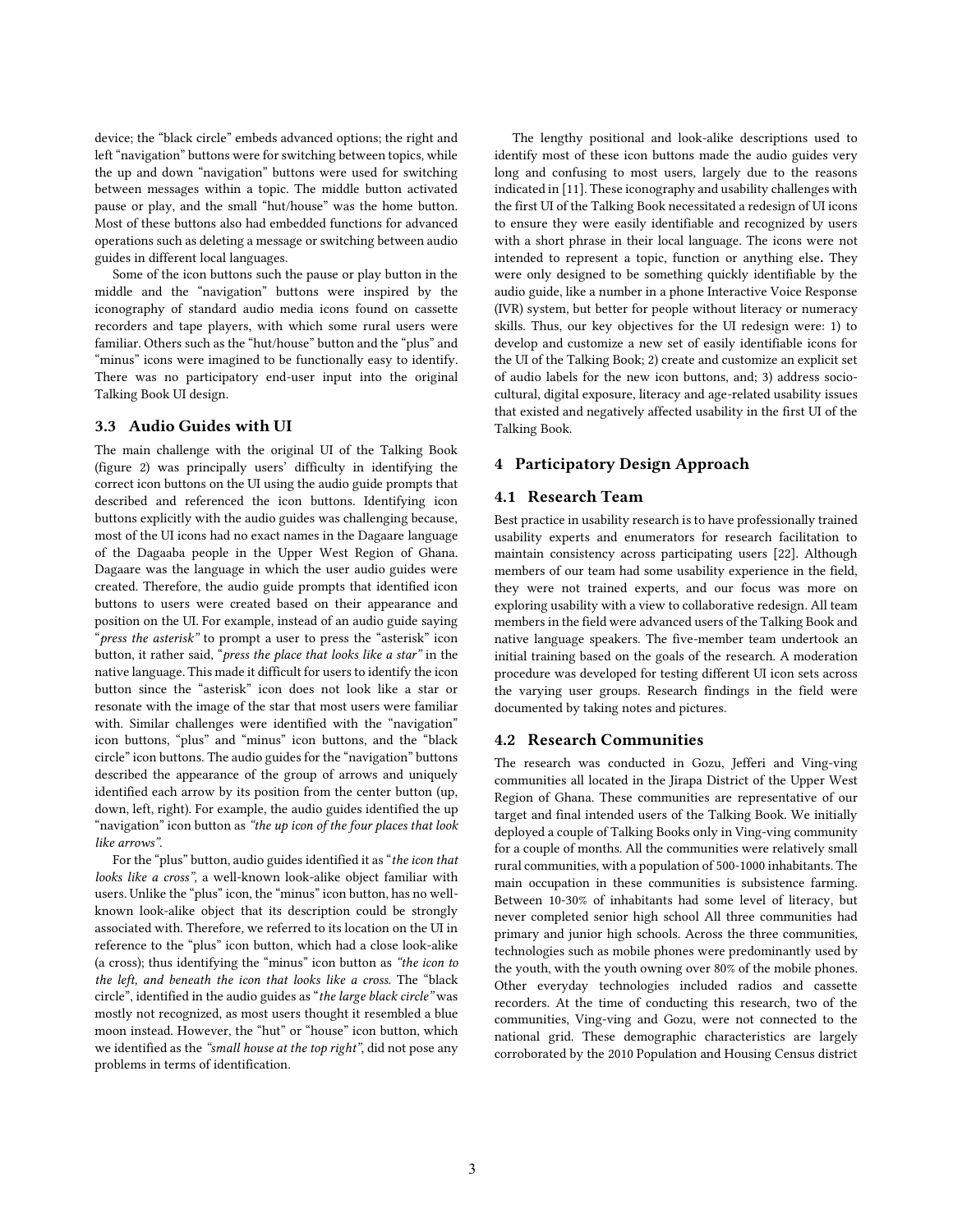analytical report [45], the ministry of food and agriculture [23], and secondary data obtained from the Jirapa Municipal Assembly.

## 4.3 Participants

Research participants comprised men, women, and children between the ages of 12-60 years with varying literacy and exposure to technology. Two participant sets were involved in the research:

The first set of participants was involved in cataloguing the usability and iconographic UI challenges with the original UI of the Talking Book. These participants were engaged in the activities in sections 4.4 and 4.5 (iteration I and iteration II). Though this was not strictly a controlled experiment, we ensured fair representation of participants across gender, age, and literacy from across the three study communities. This first set of participants involved over 100 people across the three study communities

The second set of participants was involved in a formally designed comparative evaluation of the newly created UI and the old UI (section 5.3). Participants involved in the initial participatory design process (first set of participants, (No. 1)) were excluded. An equal number of male and female participants was represented considering their ages, literacy and digital exposure to reflect the different user groups in each community. Participants with different educational backgrounds, comprising those who have never been to school, those who attained some level of literacy such as primary education up to tertiary education, were considered. Participants with operational competence with technologies such as a television, radio receivers, cassette recorders or mobile phones also participated in evaluating the final UI design. In all 66 participants were involved in the evaluation study. Table 1 shows the composition of the group.

Table 1: Composition of participants by age, literacy, technology exposure and Community in the comparative evaluation of the old and new UIs in section 5.3

|                      | Gozu                       | <b>Jefferi</b>           | Ving-ving      | Total |
|----------------------|----------------------------|--------------------------|----------------|-------|
|                      |                            | Age                      |                |       |
| $12-15$ yrs          | $\overline{2}$             | $\overline{2}$           | 2              | 6     |
| $16-26$ yrs          | $\overline{2}$             | 2                        | 2              | 6     |
| 26-35yrs             | $\overline{2}$             | $\overline{2}$           | 2              | 6     |
| 36-45yrs             | $\overline{2}$             | $\overline{2}$           | 2              | 6     |
| 46-55yrs             | $\overline{2}$             | $\overline{2}$           | $\overline{2}$ | 6     |
| 56-60yrs             | $\overline{2}$             | $\overline{2}$           | $\overline{2}$ | 6     |
| Total                | 12                         | 12                       | 12             | 36    |
|                      |                            | <b>Literacy Attained</b> |                |       |
| No literacy          | $\overline{2}$             | 2                        | 2              | 6     |
| Primary Sch          | $\overline{2}$             | $\overline{c}$           | $\overline{2}$ | 6     |
| Junior High Sch      | $\overline{2}$             | $\overline{2}$           | $\overline{2}$ | 6     |
| Senior High Sch      | $\overline{2}$             | $\overline{2}$           | $\overline{2}$ | 6     |
| Total                | 8                          | 8                        | 8              | 24    |
|                      | <b>Technology Exposure</b> |                          |                |       |
| Tech Exposure        | 2                          | 2                        | 2              | 6     |
| <b>Overall Total</b> |                            |                          |                | 66    |

# 4.4 Identification and Cataloguing of Usability Issues

4.4.1 Iteration I. The activities in this iteration involved the first set of participants. Using PD and contextual interview approaches and principles [37,41,43], we identified, catalogued and ranked the challenges with the iconography and audio prompt guides of the first UI of the Talking Book. In doing so, we requested that users undertake three tasks: 1) First to identify by name the icon buttons on the UI that they could recognize; 2) to locate and playback a message from a chosen topic, and 3) to make alternate new icon suggestions for icons that confused them. The only assistance that was given to participants was showing them how to turn on the Talking Book. We requested them to listen carefully to the audio guides to complete task two and three. The research team then observed and noted the difficulties and challenges encountered in executing the first two tasks. The observed usability challenges were then discussed with each participant to understand the areas that confused them and to solicit suggestions for alternatives (to complete task 3). In the process, participants' challenges, comments, suggestions, and general observations through the process were noted by the research team by taking notes, and in some cases, video recording. At the end of each day out in the field, the research team regrouped and debriefed on feedback on the day's findings. All observations were then merged into a single user study spreadsheet document.

# 4.5 Designing Suggested Icons and New UI Layouts

4.5.1 Iteration II. The activities in this iteration involved the first set of participants. Our analysis from the usability observations, interviews and testing from iteration I suggested that the "navigation" and "asterisk" icons were the most confusing UI icons to almost all participants. The lengthy descriptions of these icons confused participants in identifying them. Some participants got lost in the middle of the instructions, as they had forgotten what the beginning of the audio guides said. Participants wanted these icons to be replaced with simpler alternate icons they suggested.

Participants who suggested alternate icons mostly expressed their desired icons saying, "why not use a hand instead of 'that thing" (referring to the navigational arrow icons). Participants' alternate icon suggestions were based on concrete object icons that were very familiar and recognizable. For example, a participant in suggesting an alternate icon for the up "navigation" icons said, "I would prefer if it were a tree because I would know it when the 'machine' (Talking Book), tells me to press it".

As the user instructions were embedded in the audio guides, the purpose of the icons was not to denote a particular function, but simply to be recognizable. Users wanted familiar everyday icons that were identifiable and recognizable with definite names. Even though animals and people are all around these communities, there was no suggestion of animal icons. Always, inanimate objects, tools or hands were suggested.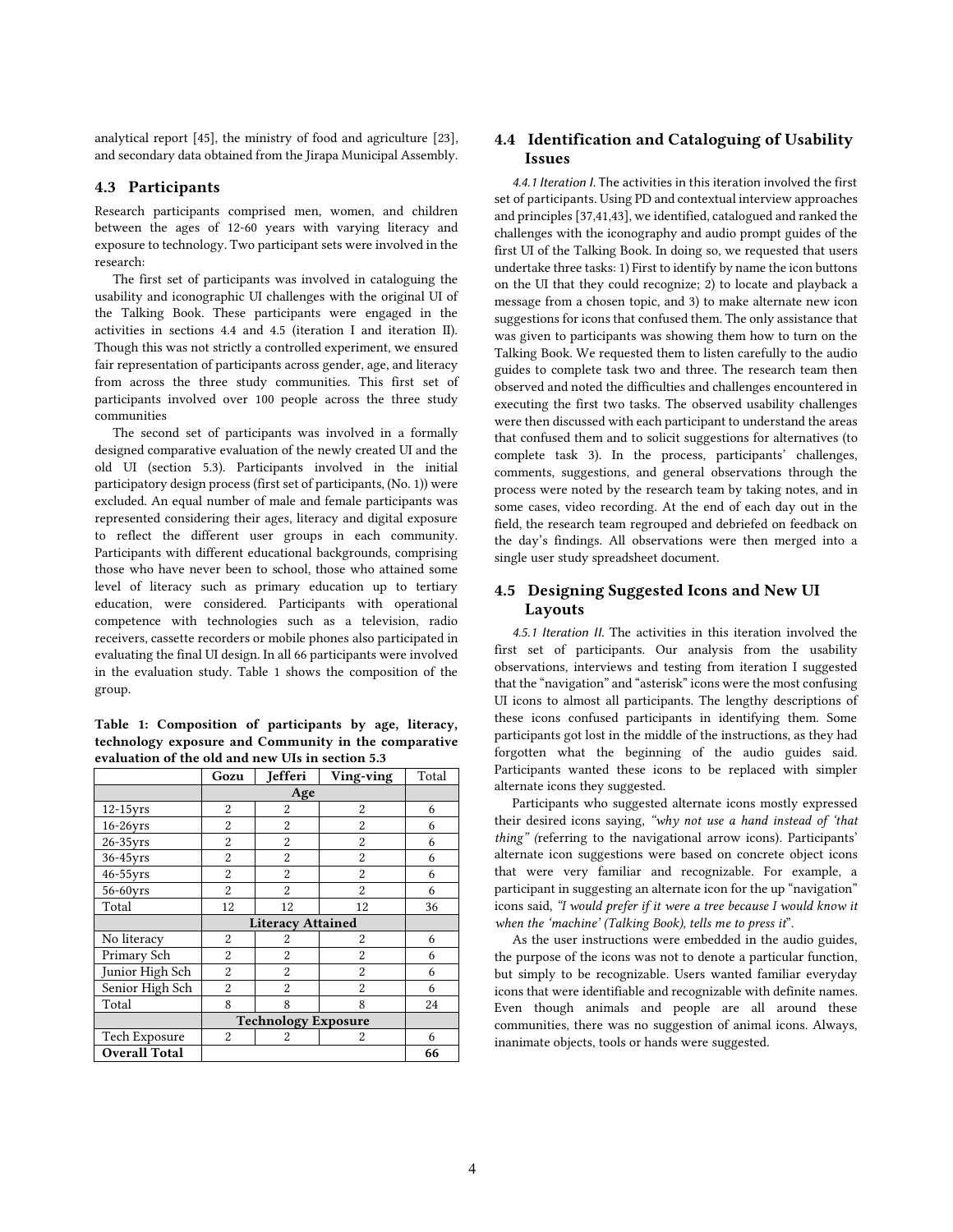

Figure 3: Pool of newly suggested icons by participants (Iteration I)



Figure 4: UI icon combinations for evaluation. From A-F, shows the different orientations of the hand icons, along with new UI icon combinations of bowls, corn, table, slippers, trees, umbrella and a star (Iteration II)

Interestingly, participants did not suggest any changes for the "plus", "minus" and "black circle" icon buttons, though none of them had definite names in the native languages in which the audio guides were created. Participants in executing the tasks that we required of them did not require the use of these icons significantly. This most likely explains why, although these three icons had no exact names, participants did not suggest changes for them. We also noted that participants easily familiarized with the "plus" icon for increasing the volume. Some participants, however preferred the "black circle" to be referred to as "a blue moon", and not the "the big black circle" as referenced by the audio guides. All the newly suggested alternate icons were designed by one of the research team members into a pool of icons shown in figure 3, using the concept of design after design discussed in [3] for prototyping.

We printed large paper copies of the pool of suggested icons in figure 3 and discussed with participants to ideate new UI icon combinations. Participants were required to make their new UI design, combining these icons and replacing them with existing icons that confused them. Several different combinations were realized and the most common combinations were designed into six UIs, A-F (figure 4). Paper prototype designs of the UI icon layouts A-F (figure 4) were then made, laminated, and pasted over

the original Talking Book UI with glue. We created new audio guides for the new icons and tested further with participants across the three study communities to finalize the UI icon combinations participants preferred and to ultimately design the new UI icon buttons combinations shown in figure 4.

#### 5 New Icons and UI Evaluation

#### 5.1 Old UI Icons Maintained

The "hut" or "house", "plus", "minus" and the "black circle" icons were retained from the old UI design. We observed that the "plus" icon was one of the icons that participants easily recognized and used quite often to increase the volume of the device. When we queried participants about replacing the "plus" icon with the "bell" or "speaker" icons that some users suggested from figure 3, most of them preferred having the "plus" icon for the simplicity in its name, as they could easily recognize and identify it as a cross-like icon.

The previous "hut" or "house" icon was redesigned to look like a modern house, with doors and windows based on participants' input. One important improvement was to have solid black color filled shapes for the new icons rather than a thin icon boundary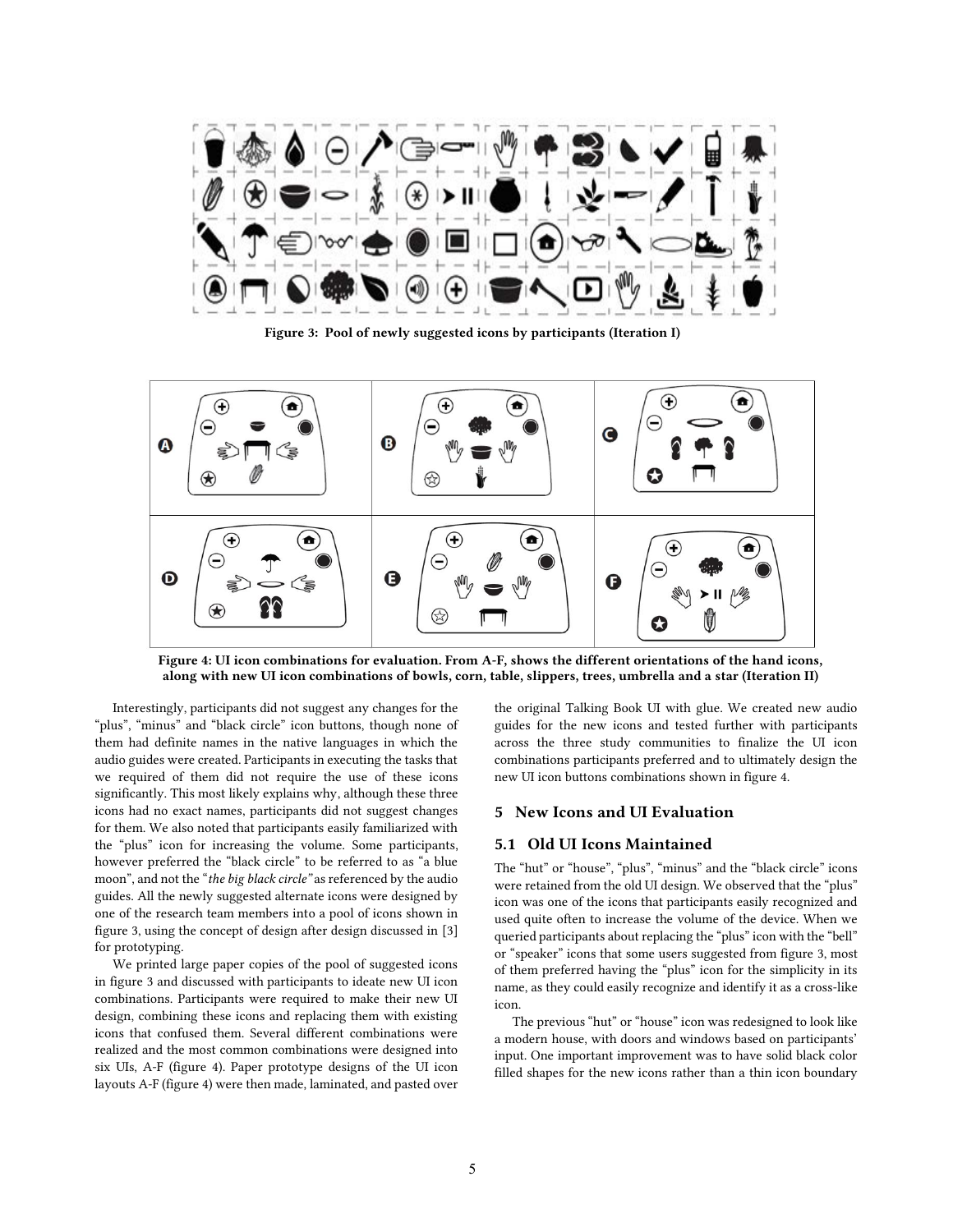outline as contained in the original UI. This solved the confusion of the "black circle" being thought of as a blue moon to actually being identified as a "black circle"

### 5.2 New UI Icons Introduction

The four "navigation" icons of the original UI design were all replaced with four new icons; a "tree", two "hands", a "bowl", a "table" and a "star". These were the brand new icons introduced. The next sections explain how each of these icons was arrived at.

5.2.1 The Tree Icon. The "tree" icon, used to navigate through different messages within a selected topic beginning with the first message, was one of the first icons suggested by participants. Three tree icon suggestions from UI designs B, C and F in figure 4 were considered to arrive at the final tree icon on the new UI. The "tree" in design C has no indication of fruits; while the trees icon in designs B and F have fruits illustrated by white dots. A tree icon with fruits makes it obviously a tree. Since we intended to give a unique uniform solid black-filled layout to all the icons, we designed the final "tree" icon to have the fruits hanging beneath the leaves, similar to a fruiting mango tree as can be seen from figure 1 and figure 5. Although some participants said trees with roots showing were more recognizable, overall, it was not a needed feature for the final UI tree icon.

5.2.2 Right and Left Hand Icons. The "hand" icons used to navigate across different topics such as health, agriculture or business, were very popular with both young and old participants. The "hand" appeared in all the suggested UI designs in figure 4 except in design C, where the "hand" icons are replaced with "slippers". We needed to have two arms performing opposite functions, as you would have with two opposite "navigation" icons. However, how to position the hands was an issue. We observed that it was easier for participants to identify the "hand" icons as right and left if the icons were vertically placed as the Talking Book is usually held or placed vertically during operation. This made the "hand" icons on A, D and F unsuitable. Participants wanted the "hand" icons to be designed to match their own right and left hands, making it easier for them to identify which "hand" icon was right or left reflecting on their own hand's position. Participants suggested the fingers in the "hand" icon be spread out to make it obviously a hand as shown in figure 5 and figure 1.

5.2.3 The Bowl Icon. The "bowl" icon is used to pause or play a message. We agreed on the final "bowl" icon considering the "bowl" icons in designs A, B, C, D and E of figure 4. Participants suggested the "bowl" icon in design B of figure 4 as a more common bowl in use today, against the bowl icon in designs C and D, which participants said resembled plates that were not common. The "bowl" icons in designs A and E of figure 4 were similar to traditional clay bowls, which participants thought were no longer common and could confuse younger users. Ultimately, the bowl icon in design B of figure 4 was selected. However, to make it more obvious and not mistaken as a water basin, participants suggested we add handles to uniquely identify it as a bowl, and differentiating it from a water basin by name (figure 5).

5.2.4 The Table Icon. The "table" icon used to navigate different messages within a selected topic beginning with the last message was popular, as the tables are very common in most families.

Every home has a table, either for a schoolchild, for dining or for some other use. Some users had a concern it could make the device look more as if it was for schoolchildren while others felt that there was no such concern since the device was meant to be a learning tool. Most participants felt that having a table as an icon depicts the educative role the Talking Book plays with the provision of health and agricultural information. Each icon had to be centered over the button's center to optimize the actuation of the button. For all the icons, this was simple, but for the table, we had some challenges. The center of the whole table icon would put the actuation point under the tabletop. However, participants always press the table top, not the part underneath the table, which was actually the center of the whole icon. Therefore, in the final "table" icon button design, we shifted down the icon to align the top of the table with the center of the button.

5.2.5 The Star Icon. The "asterisk" that was on the original UI design and described as "the icon that looks like a star" was suggested by participants to be redesigned to look like the star on the Ghana national flag, as most participants were familiar with the black star in the national flag. The star also has a definite name in the native language in which the audio guides were created. It is used to record user messages into the Talking Book.

5.2.6 Audio Guide Prompts. During the evaluations, we made useful improvements to the audio guides that help the user navigate the Talking Book more easily. Previously, when the "right arrow" button was pressed after the device was turned on, the audio guide would say "to learn about agriculture, press the up arrow, to learn from a different topic press the right arrow" (if agriculture was set as the first topic on the Talking Book).

We observed that this was a challenge for most participants, especially aged participants without literacy. Most of such participants forgot which category they were in when listening to the instruction on the next icon to press. To improve this, we altered the audio guides to refresh participants' memory about the current topic they were in by mentioning the name of the topic first, before proceeding with the rest of the audio guide prompts saying; "agriculture, to learn about agriculture press the tree, to learn a different topic press the right hand". This improvement also helped participants to make a quicker decision to either select that topic or quickly skip to the next topic.

We also added an audio help menu as a topic dedicated to orientating what the Talking Book is about and how to use it. The topic contained instructional messages on how to perform all operational tasks on the Talking Book. Participants found this useful, particularly for new users, as they could learn and figure out how to use the device on their own.

# 5.3 Comparative Evaluation of New and Old UIs

In order to measure how successful the new UI icons and improved audio guides were, we comparatively evaluated participants' success rate with both UIs (figure 5). We measured success by having participants complete three tasks with both UIs: 1) Retrieving and playing back a message from an agreed topic without any assistance, 2) Recording a message in the "user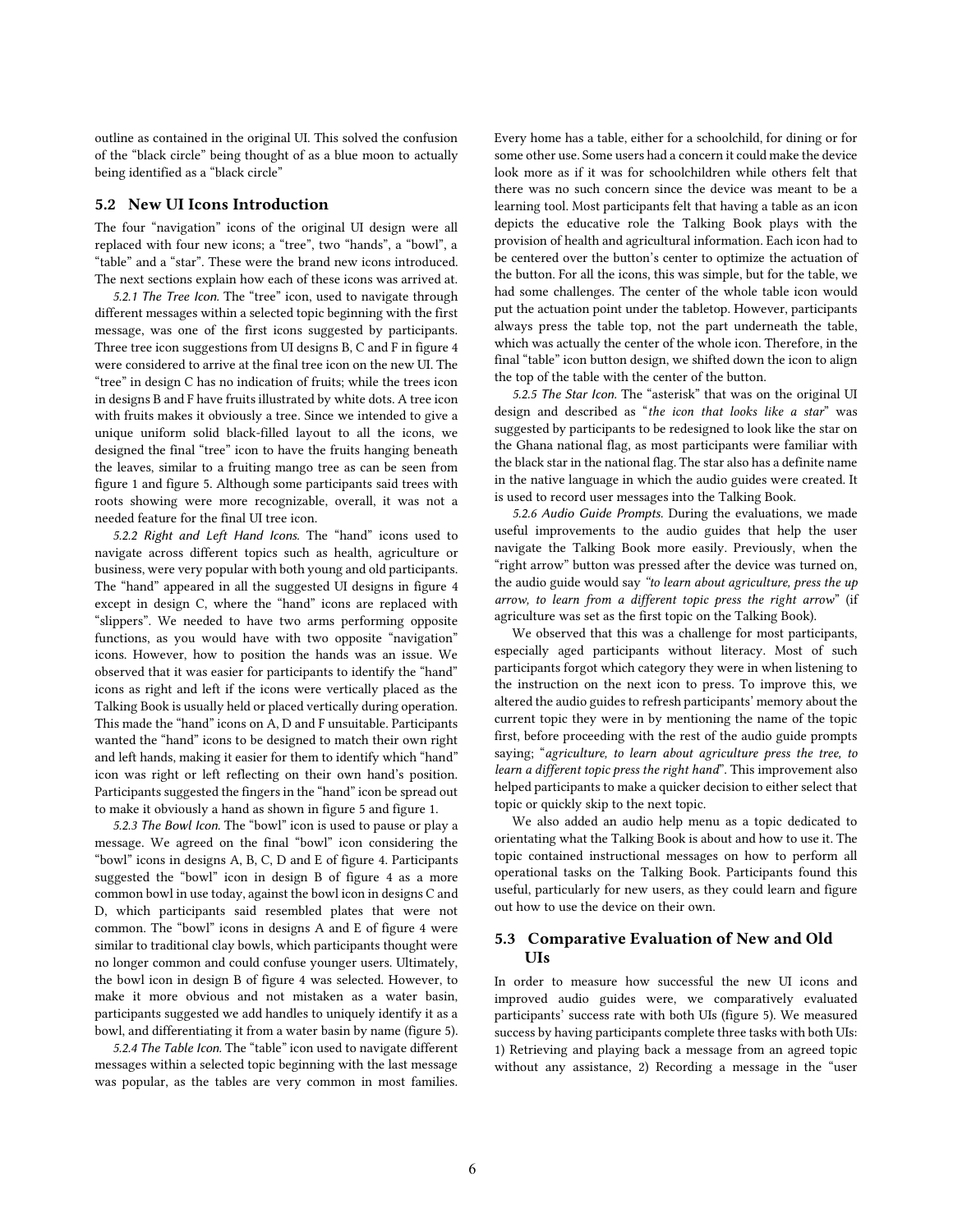feedback" topic of the Talking Book, and 3) answering a survey question after listening to a message.

Our estimated time for completing the two tasks was between 10-15 minutes across all user groups. Once a user was successful with these three tasks, we counted it as a success. If a user failed either of the tasks, it was considered a failure. Sixty-six (66) participants were comparatively evaluated on both UIs. Thirty-six (36) participants were randomly selected across different age and evaluated on both the old and new UIs. The participants were selected from across the three communities that were engaged in the participatory design of the new UI icons of the Talking Book.

Thirty participants (30) were randomly selected across different education level and evaluated on both the new and old UIs. The results from these trials are indicated in Table 2 and Table 3. None of the participants involved in the evaluation participated in the earlier participatory design process that created the new UI. An equal number of male and female participants were evaluated on the two UIs from across the three research communities as indicated in Table 1 of the participants' section of the paper



Figure 5: Old and new TB UIs for comparative evaluation

|  | Table 2: Comparative success of Old vs New UIs by |  |  |  |  |
|--|---------------------------------------------------|--|--|--|--|
|  | Participants Age                                  |  |  |  |  |

| Success with OLD UI by Age (2 participants, male and female were<br>evaluated in each age group) |      |                                       |                        |       |  |  |
|--------------------------------------------------------------------------------------------------|------|---------------------------------------|------------------------|-------|--|--|
| Age Group                                                                                        | GOZU | <b>JEFFERI</b><br>Community Community | VING-VING<br>Community | Total |  |  |
| $12 - 15$ yrs                                                                                    |      | 1                                     | $\mathcal{P}$          | 4     |  |  |
| $16 - 25$ yrs                                                                                    |      | n                                     | 1                      | 2     |  |  |
| 26--35yrs                                                                                        | O    |                                       | 1                      | 2     |  |  |
| 36--45yrs                                                                                        |      | n                                     | 1                      | 2     |  |  |
| 46--55yrs                                                                                        |      | 1                                     | O                      | 2     |  |  |
| 56-60yrs                                                                                         | O    |                                       | O                      | ი     |  |  |
| Total                                                                                            |      |                                       | 5                      | 12    |  |  |

| Success of NEW UI by Age (2 participants, male and female were<br>evaluated in each age group) |               |                                       |                        |       |  |  |
|------------------------------------------------------------------------------------------------|---------------|---------------------------------------|------------------------|-------|--|--|
| Age Group                                                                                      | GOZU          | <b>JEFFERI</b><br>Community Community | VING-VING<br>Community | Total |  |  |
| 12--15yrs                                                                                      | $\mathcal{P}$ | $\mathcal{P}$                         | $\mathcal{P}$          | 6     |  |  |
| $16 - 25$ yrs                                                                                  | $\mathcal{P}$ | $\mathcal{P}$                         | $\mathcal{P}$          | 6     |  |  |
| 26--35yrs                                                                                      | $\mathcal{P}$ | $\mathcal{P}$                         | $\mathcal{P}$          | 6     |  |  |
| 36--45yrs                                                                                      | $\mathcal{P}$ | $\mathcal{P}$                         | $\mathcal{P}$          | 6     |  |  |
| 46--55yrs                                                                                      |               | $\mathcal{P}$                         | $\mathcal{P}$          | 5     |  |  |
| 56-60yrs                                                                                       | 1             | 1                                     | 1                      | з     |  |  |
| Total                                                                                          | 10            | 11                                    | 11                     | 32    |  |  |

|  | Table 3: Comparative success of Old vs New UIs by |  |  |  |  |
|--|---------------------------------------------------|--|--|--|--|
|  | <b>Participants Education</b>                     |  |  |  |  |

|               | Success with OLD UI by Educational leverl and Technology Exposure<br>(2 Participants, male and female in each category) |                             |                        |       |
|---------------|-------------------------------------------------------------------------------------------------------------------------|-----------------------------|------------------------|-------|
| Category      | GOZU<br>Community                                                                                                       | <b>JEFFERI</b><br>Community | VING-VING<br>Community | Total |
| No Literacy   | ŋ                                                                                                                       |                             |                        | O     |
| Primary Sch   | 1                                                                                                                       |                             | 1                      | 3     |
| Secondary Sch | U                                                                                                                       | 1                           | 1                      | 2     |
| Tertiary Edu. | 1                                                                                                                       | O                           | 1                      | 2     |
| Tech Exposure | 2                                                                                                                       |                             | $\mathfrak z$          | 5     |
| <b>Total</b>  | 4                                                                                                                       |                             | 5                      | 12    |

| Success with NEW UI by Educactional level and Technology Exposure |
|-------------------------------------------------------------------|
| l 3 nominimente, male and forcela in each cotograph               |

| (2 participants, male and female in each category) |               |                |               |       |  |  |  |
|----------------------------------------------------|---------------|----------------|---------------|-------|--|--|--|
|                                                    | GOZU          | <b>JEFFERI</b> | VING-VING     | Total |  |  |  |
| Category                                           | Community     | Community      | Community     |       |  |  |  |
| No Literacy                                        |               |                |               |       |  |  |  |
| Primary Sch                                        | $\mathfrak z$ |                | ͻ             | 6     |  |  |  |
| Secondary Sch                                      | 2             | $\mathcal{P}$  | $\mathcal{P}$ | 6     |  |  |  |
| Tertiary Edu.                                      | $\mathfrak z$ | $\mathcal{P}$  | C             | 6     |  |  |  |
| <b>Tech Exposure</b>                               | $\mathfrak z$ | $\mathcal{P}$  | $\mathfrak z$ | 6     |  |  |  |
| <b>Total</b>                                       | g             |                | 10            | 28    |  |  |  |

#### 6 Results

Since each participant tried both Talking Books, the data consist of paired binary (success/failure) data. We are interested in testing whether the proportion of participants successful with the new UI is greater than the proportion of participants successful with the old UI. A suitable statistical test for such data is the McNemar test on paired proportions [19]. The null hypotheses is that the proportions are equal and the alternative hypothesis is that the proportion of successful participants is greater with the new UI than the old UI (i.e. a one-sided test). Due to the small sample size, the exact McNemar's test was used (i.e. it does not rely on any approximation of the distribution of the test statistic).

Two independent datasets were collected (referred to here as the "age" and "literacy" datasets). In the first dataset, 2 participants were selected across 6 age categories (Table 1) and 3 communities, resulting in 2x6x3 = 36 participants. In the second dataset, 2 participants were selected across 4 literacy levels and exposure to technology (Table 1) and the same 3 communities, resulting in 2x5x3 = 30 participants. The 2 participants in each category consisted of 1 male and 1 female. The statistical analysis was performed with the exact 2x2 package of the statistical software package R [9].

The age dataset gives a p-value of  $5.5 \times 10^{-6}$  and the literacy dataset gives a p-value of  $1.5 \times 10^{-5}$ . Finally, combining the two independent data sources gives a p-value of 1.4 x 10-10. With pvalues very close to 0 there is overwhelming evidence that the probability of success with the new UI is greater than that with the old UI. These results indicate that the newly designed UI had a significant impact in the easy usability of the Talking Book across various user groups evaluated.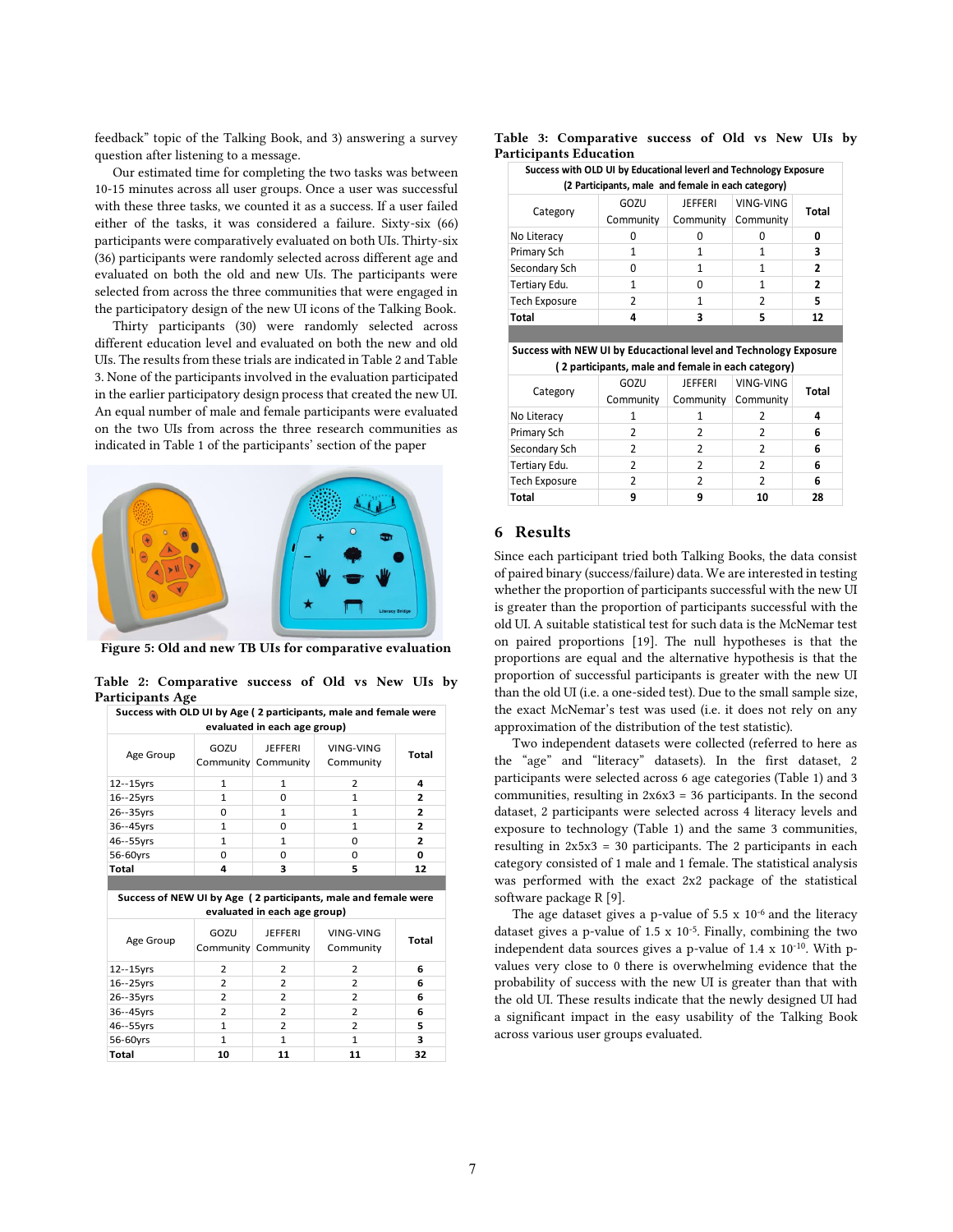#### 7 Reflections and Discussion

Though the primary goal was to change the iconography of the Talking Book and improve its usability, a number of key observations and reflections were drawn from the process, which we believe may be very useful in guiding icon-based UI design for low literacy or non-literate users.

# 7.1 Participatory Design Creates Value and Sense of Ownership

The original UI design of the Talking Book made the wrong assumption that the "navigation" icons would be easily usable for most populations in the developing world as they were similar standard audio iconography used with most multimedia applications, such as cassette recorders, which were not new to rural regions. However, the potential of PD was brought to bear when mundane everyday icons were the desired icons for users.

In addition, for the participants, taking part in the process gave them a sense of ownership and acceptance of the Talking Book. They felt empowered and expressed a feeling of creating the device themselves as corroborated in other PD research with rural populations[24]. This feeling served as motivation and cleared the perception that the Talking Book was another "geeky" technology only tech-savvy people could use. We believe that engaging endusers in a participatory process for rural UI design would not only help design usable technologies but will create sustainable programs, as users would accept the technology as their own creation and would continue using it.

## 7.2 Familiarity and Recognizability Matters, not Functional Association of Icons

We observed that the driving force for suggesting UI icons for participants was based on how easily recognizable, identifiable and familiar the icon was locally and not the function the icon should perform. As observed with the tree icon, participants wanted fruits to hang from the tree to visually and physically make it obvious, a factor in iconography Kurniawan [17] referred to as the visual, physical distinctiveness of an icon. Icon familiarity was also observed with the "plus" icon which though did not have a native name, could easily be likened to a cross which most participants were familiar with from churches and traditional culture.

Only a few participants associated one or two icons with functional meanings. This was the sense we got with the "bowl" and "tree" icons. Some participants thought that once you selected the "bowl" icon, you access messages on healthy food preparation, and others felt you would get market information about selling grains. The second thought was because bowls are used as a scale to sell grains in rural markets. With the "tree" icon, a few participants thought selecting it relays information about mangos, while others thought selecting it would give information about agriculture in general. These different functional views of icons could cause usability problems since the Talking Book provides a variety of agricultural extension messages, health messages, business and other related messages that any program design may require. Though a few participants had these icon-function orientations, overall we did not find a strong association of relating an icon to what its function could be. Majority of participants said it was only important to easily identify the icons from the audio guides with one user commenting: "The Talking Book with the hands is easier to use, I always know which icon to press…".For non-literate and rural users, an essential consideration of iconography design would be concrete simple, object icons that participants are familiar with mundanely, culturally or societally with a simple non-ambiguous name.

# 7.3 Iconography Can Create a Perception for the Technology

During the UI design, even though some UI icons were popular, they could not be selected. For example, the "slippers" icon, though common, could not be selected because it gave a perception that the Talking Book was a toy for children, according to the views of some adult participants. This viewpoint could be because kids play around with old and worn-out slippers and use them to create toys. The "umbrella" icon, which was also popular and well known, could not be used because it had political connotations and could potentially link the device to a national political party that has the umbrella as its symbol. A couple of participants cheekily asked if Talking Book was from the National Democratic Congress party (the party in government at the time), on seeing the "umbrella" icon on some of the prototype UIs.

It was also interesting how some participants associated the Talking Book as an educative technology because of the "table" icon. As observed by Davis [7], the acceptance and use a technology is a factor of a user's subjective norms, and can be fueled by perception. Similarly, iconography can create a strong perception about a technology. Thus, in choosing icons for UI designs, care must be taken about what perception and mindsets the icons reflect on the users as this can affect the adoption and use of the technology.

# 7.4 Audio Guides must be Explicit and Unambiguous

Also, for rural technologies that use audio guides, user instructions must be explicit and should include quick reminders to help guide users as observed by Medhi et al [21], and Plauche & Prabaker [33]. We observed that most non-literate users could not remember the last topic they had heard when navigating between topics. This was more pronounced with older users. Usability with the new UI improved for users without any literacy due to the improvement in the audio guide prompts and the easy identification of the UI icons. One of the fundamental usability challenges was the lengthy audio guides that confused users. Thus, explicit audio user instructions are important for easy usability with icon-based UIs that use audio guides.

#### 7.5 Limitations and Future Works

We acknowledge that the use of one UI before the other during the comparative evaluation of the new and old UIs could potentially bring about the issue of learning bias. However, irrespective of whichever UI a participant started with, the results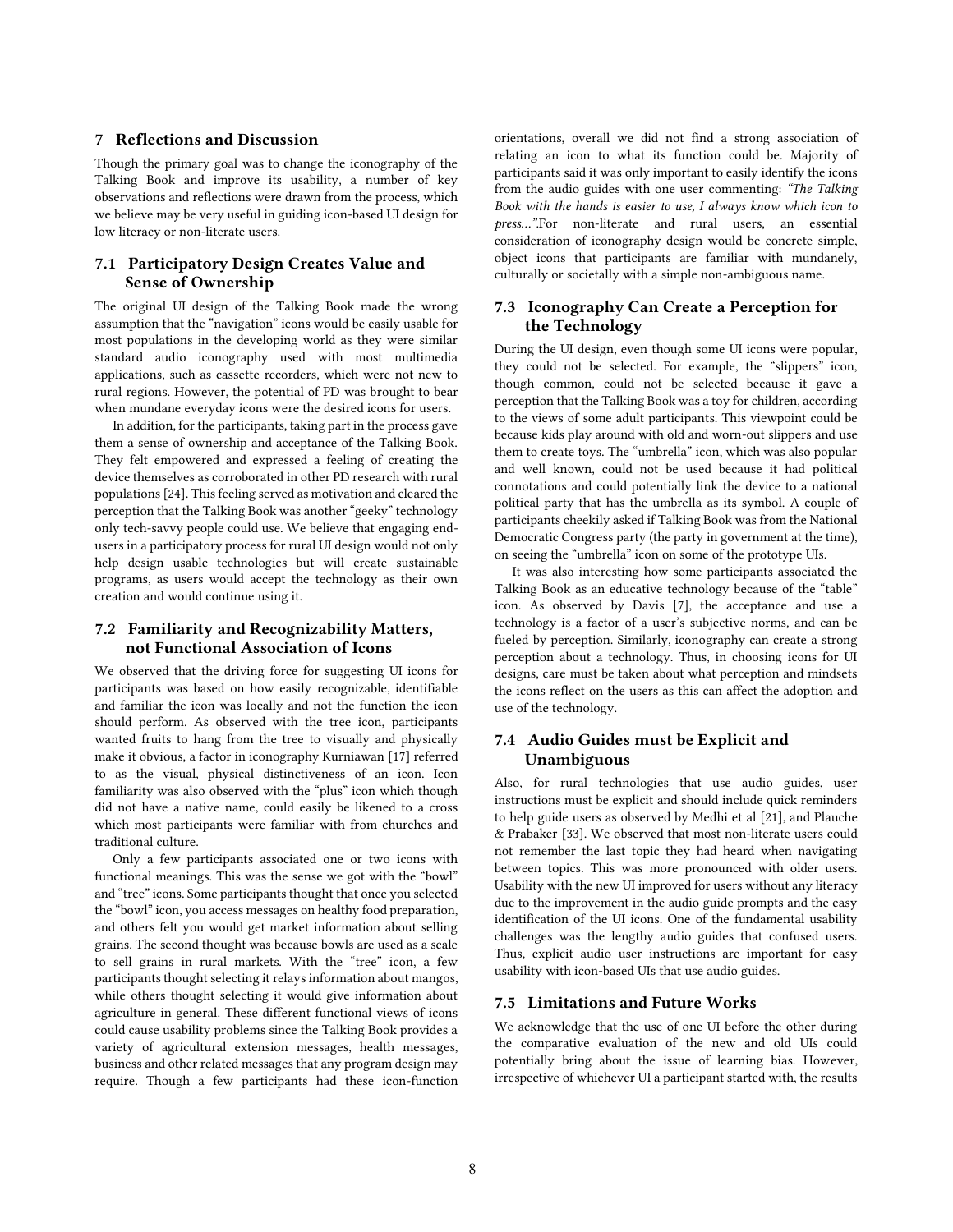always showed that participants were more successful with the new UI as there were several instances where a participant who started with the new UI and were successful, still failed with the old UI. This suggests that the effect of bias could not have significantly altered the outcome of successes. In addition, the UI icons were different, and audio user guides that identified them were different as well, as shown in figure 5.

We also acknowledge that our research did not involve a rigorous icon evaluation as is typical in some user experience design research. We did not rigorously evaluate each icon, and measuring the number of failures, attempts before successes etc. The objective of our research was to develop a UI that was usable by the different user groups of the Talking Book. The challenges that necessitated the redesign of the UI of the Talking Book solely had to do with the UI icons and the audio guides, and not with the fundamental design of the device. Thus, our research focused on these two issues.

Our future research will try to understand how the new UI icons are received by different cultures across Ghana and Africa, with the Talking Book being piloted in East Africa. The results from this study show that the Talking Book requires localization and contextualization of its UI icons across different cultures. However, as the Talking Book coverage expands, we will observe which UI icons reflect universality across different cultures and why.

#### 8 Conclusion

While it might be argued that it would have been desirable to start from scratch, there are always pragmatic issues to consider in design, such as the cost and resources available to do so. Worldwide, people adapt and appropriate technologies designed and manufactured elsewhere, particularly when the core technology design and manufacturing facilities are not available to them. Interface redesign, as opposed to whole product redesign, is a necessary endeavour that can improve the existing design and help to foster reflection on how a design that has greater scope might be done in future. For example, rather than only exploring icons through PD ideally designers would begin by exploring with communities the problem to be solved, the 'top level' content needed and culturally or linguistically suitable ways for how it might be represented, segmented, arranged and packaged. We reflect that even when PD does not have the opportunity to start from the beginning it is still a worthwhile endeavour.

Through this research, we were able to redesign and customize the iconography of the Talking Book for three culturally diverse user groups in Ghana. The new UI design improved the usability of the Talking Book across non-literate, low literate and aged users. We also noted the enormous potential PD has for improving, customizing and adapting Iconography and UI design, especially for rural and non-literate users, as buttressed by this research. UIs designed without user PD can affect the ease of use and adoption of most ICT intervention systems designed for rural people. Researchers and designers will have vast icon choices when they include end users in the design loop of icon-based UI for rural use. Also, our reflections based on this study suggests that, for icon-based UI design with rural technologies, researchers

and designers need to collaborate in choosing icons that are familiar with users, consider the perception sets the choice of icons could create for the technology and create explicit audio guides for easy usability.

### REFERENCES

- [1] Pyush Agrawal, Ingmar Rauschert, Keerati Inochanon, Levent Bolelli, Sven Fuhrmann, Isaac Brewer, Guoray Cai, Alan MacEachren, and Rajeev Sharma. 2004. Multimodal Interface Platform for Geographical Information Systems (GeoMIP) in Crisis Management. In Proceedings of the 6th International Conference on Multimodal Interfaces (ICMI '04), 339–340. DOI:https://doi.org/10.1145/1027933.1027997
- [2] Aaron Benavot and UNESCO (Eds.). 2015. Education for all 2000 2015: achievements and challenges (1. ed ed.). Unesco Publ, Paris.
- [3] Margot Brereton, Laurianne Sitbon, Muhammad Haziq Lim Abdullah, Mark Vanderberg, and Stewart Koplick. 2015. Design after design to bridge between people living with cognitive or sensory impairments, their friends and proxies. CoDesign 11, 1 (January 2015), 4–20.
- [4] Belinda L. Collins and Neil D. Lerner. 1982. Assessment of Fire-Safety Symbols. Human Factors: The Journal of the Human Factors and Ergonomics Society 24, 1 (February 1982), 75–84. DOI:https://doi.org/10.1177/090987
- [5] Larry L. Constantine and Lucy A. D. Lockwood. 1999. Software for Use: A Practical Guide to the Models and Methods of Usage-centered Design. ACM Press/Addison-Wesley Publishing Co., New York, NY, USA.
- [6] Sebastien Cuendet, Indrani Medhi, Kalika Bali, and Edward Cutrell. 2013. VideoKheti: Making video content accessible to low-literate and novice users. In Proceedings of the SIGCHI Conference on Human Factors in Computing Systems, 2833–2842.
- [7] Fred D. Davis. 1989. Perceived Usefulness, Perceived Ease of Use, and User Acceptance of Information Technology. MIS Quarterly 13, 3 (1989), 319–340. DOI:https://doi.org/10.2307/249008
- [8] Edim A Emmanuel. A Cultural User Interface for a Rural Community in South Africa. 6.
- [9] Michael P. Fay. 2010. Two-sided exact tests and matching confidence intervals for discrete data. R journal 2, 1 (2010), 53–58.
- [10] Kaushik Ghosh, Tapan S. Parikh, and Apala Lahiri Chavan. 2003. Design considerations for a financial management system for rural, semi-literate users. In CHI'03 Extended Abstracts on Human Factors in Computing Systems, 824–825.
- [11] Trina Gorman, Emma Rose, Judith Yaaqoubi, and Andrew Bayor. 2011. Adapting usability testing for oral, rural users. In *Conference on Human Factors in Computing Systems - Proceedings*, 1437–1440. Computing DOI:https://doi.org/10.1145/1978942.1979153
- [12] Matthew Huenerfauth. Developing Design Recommendations for Computer Interfaces Accessible to Illiterate Users. Retrieved January 4, 2018 from http://eniac.cs.qc.edu/matt/research.html
- [13] Gautam Ivatury. 2004. Harnessing technology to transform financial services for the poor. Small Enterprise Development 15, 4 (2004), 25–30.
- [14] Ji Hye Kim and Kun Pyo Lee. 2005. Cultural difference and mobile phone interface design: Icon recognition according to level of abstraction. In Proceedings of the 7th international conference on Human computer interaction with mobile devices & services, 307–310.
- [15] Ralph Kimball and B. Verplank E. Harslem. 1982. Designing the Star user interface. Byte 7, (1982), 242–282.
- [16] Anuj. Kumar, Florian. Metze, and Matthew. Kam. 2014. Enabling the Rapid Development and Adoption of Speech-User Interfaces. Computer 47, 1 (January 2014), 40–47. DOI:https://doi.org/10.1109/MC.2014.11
- [17] Sri Hastuti Kurniawan. 2000. A rule of thumb of icons' visual distinctiveness. In Proceedings on the 2000 conference on Universal Usability, 159–160.
- [18] Kwan Min Lee and Jennifer Lai. 2005. Speech versus touch: A comparative study of the use of speech and DTMF keypad for navigation. International  $Journal$  of  $Human Computer$  Interaction 19, 3 (2005), 343–360. Journal of Human-Computer Interaction 19, 3 DOI:https://doi.org/10.1207/s15327590ijhc1903\_4
- [19] Quinn McNemar. 1947. Note on the sampling error of the difference between correlated proportions or percentages. Psychometrika 12, 2 (June 1947), 153–157. DOI:https://doi.org/10.1007/BF02295996
- [20] Indrani. Medhi, Aman. Sagar, and Kentaro. Toyama. 2006. Text-Free User Interfaces for Illiterate and Semi-Literate Users. In 2006 International Conference on Information and Communication Technologies and Development, 72–82. DOI:https://doi.org/10.1109/ICTD.2006.301841
- [21] Indrani Medhi, Somani Patnaik, Emma Brunskill, S.N. Nagasena Gautama, William Thies, and Kentaro Toyama. 2011. Designing mobile interfaces for novice and low-literacy users. ACM Transactions on Computer-Human Interaction 18, 1 (April 2011), 1–28. DOI:https://doi.org/10.1145/1959022.1959024